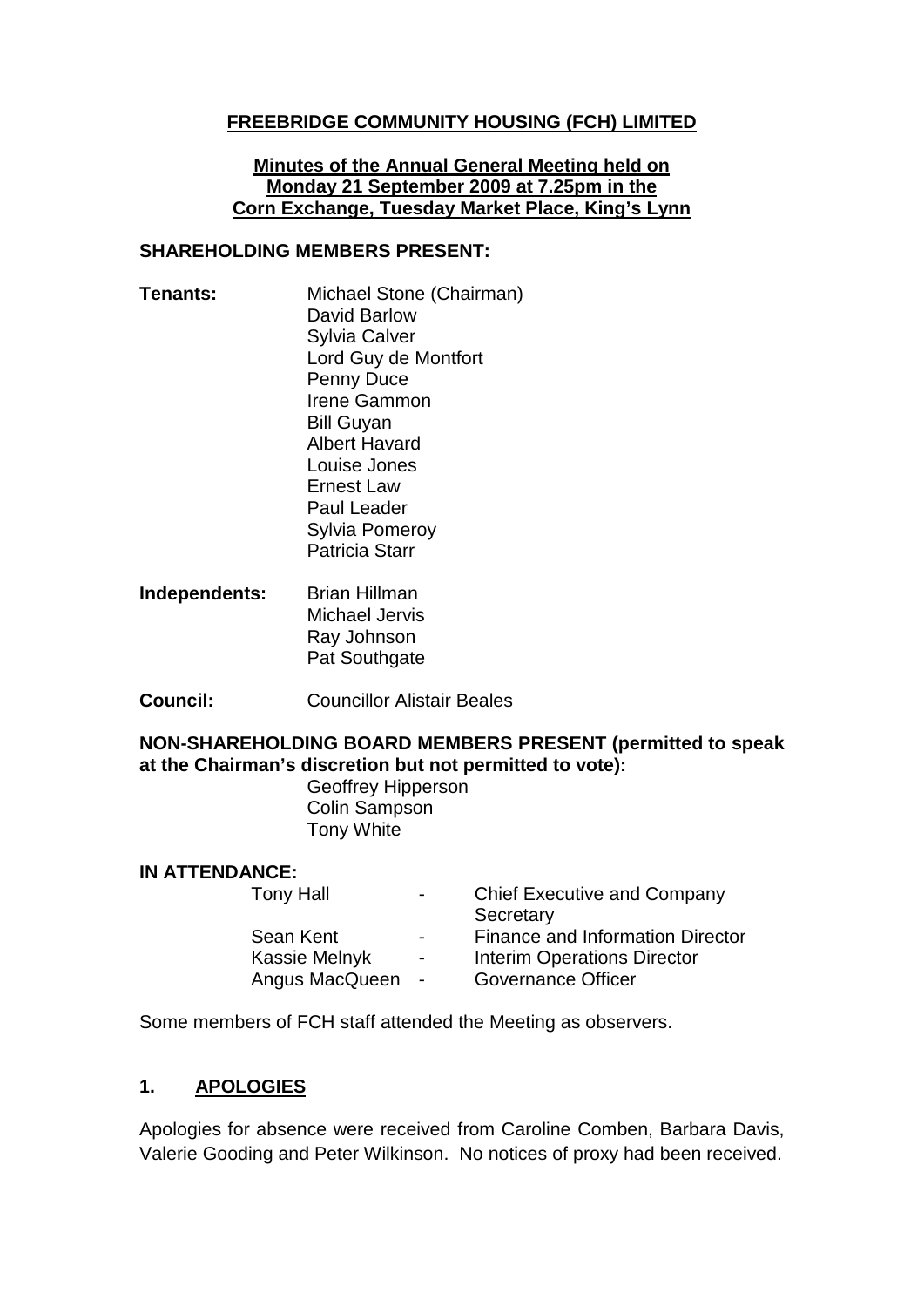[An apology for absence was received from Nigel Donohue subsequent to the meeting.]

# **2. MINUTES**

Having been proposed by Paul Leader and seconded by Bill Guyan, it was

**RESOLVED:** That the minutes of the Annual General Meeting held on 22 September 2008 be confirmed as a correct record and signed by the Chairman.

# **3. AMENDMENTS TO THE RULES**

The Meeting considered suggested changes to the Rules. The Chief Executive and Company Secretary explained the rationale behind the changes. He confirmed that TOWN (Tenants of West Norfolk), RBS (FCH's funders) and the Borough Council of King's Lynn and West Norfolk had all been consulted and had indicated no objection to the changes.

Having been proposed by Bill Guyan and seconded by Pat Southgate, it was

**RESOLVED:** That the Rules of the Association be amended by rescinding Rule D8.1 and replacing it with the following words:

- *D8.1 At the annual general meeting of the Association in 2010 and every subsequent annual general meeting tenant board members shall retire from office in the following rotation:*
	- *(i) at the annual general meeting in 2010, two tenant board members shall retire;*
	- *(ii) at the first subsequent annual general meeting, a further two tenant board members shall retire;*
	- *(iii) at the second subsequent annual general meeting, a further two tenant board members shall retire; and*
	- *(iv) at the third subsequent annual general meeting, a further tenant board member shall retire*

*and so forth such that the tenant board members shall subsequently retire in a rotation which mirrors that in sub-paragraphs (i) to (iv).*

## **4. THE BOARD'S ANNUAL REPORT TO THE ANNUAL GENERAL MEETING**

The Meeting received the Board's Annual Report, which included the following: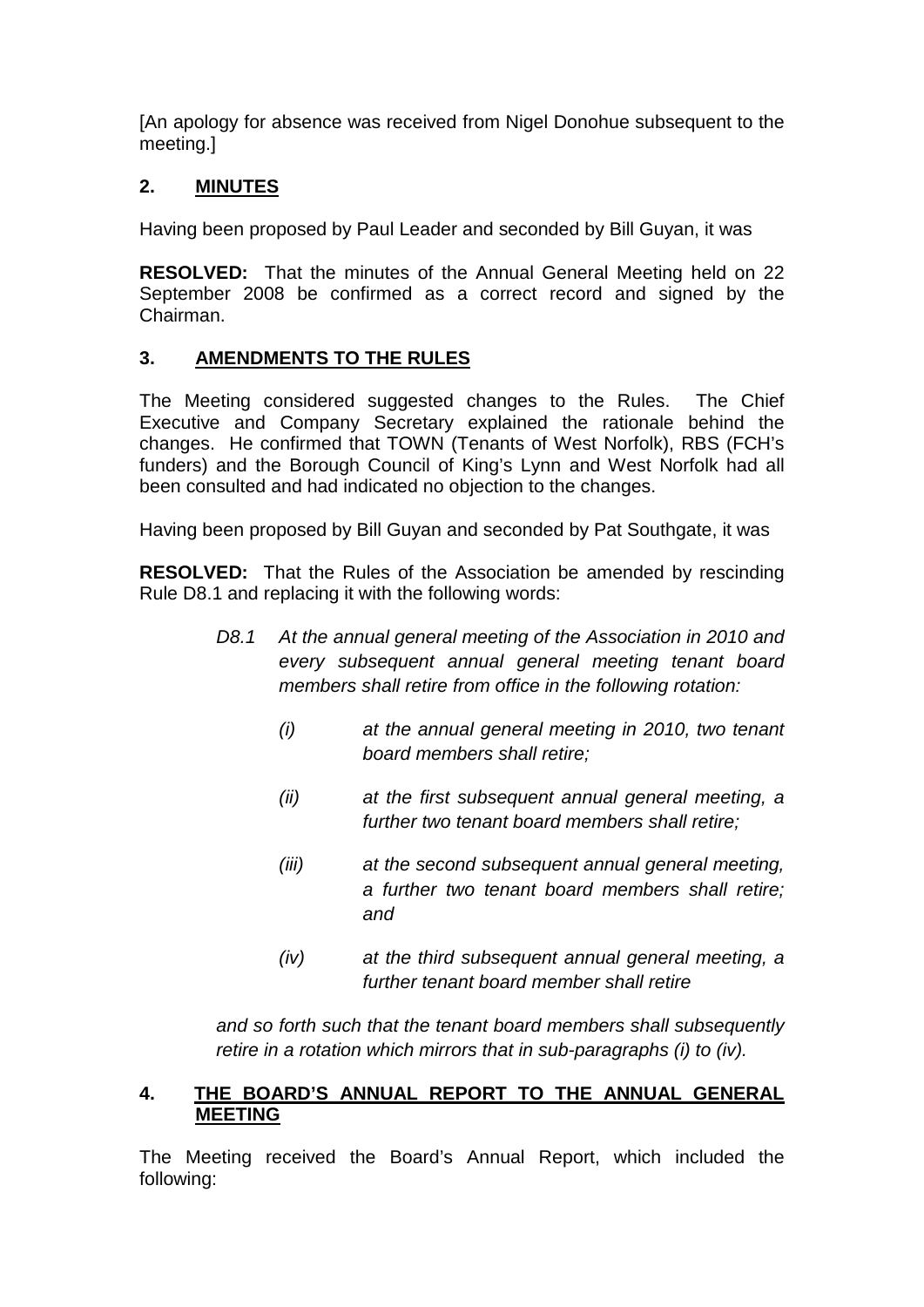- Financial statements for the period to 31 March 2009, including:
	- o The revenue accounts and balance sheet for the last accounting period
	- o The Auditor's report on those accounts and balance sheet
	- o The Board's report on the affairs of the Association.
	- o The Board's statement of the values and objectives of the Association
	- o A statement of the current obligations of Board members to the Board and the Association
- A statement of the skills, qualities and experience required by the Board amongst its members
- The Policy for admitting new shareholders
- The Board's report on the Community Empowerment Strategy.

## **5. APPOINTMENT OF AUDITOR**

Having been proposed by Paul Leader and seconded by Ray Johnson, it was

**RESOLVED:** That Grant Thornton LLP be reappointed as Auditor of the Association.

# **6. APPOINTMENT OF INDEPENDENT BOARD MEMBERS**

The Chairman explained that, following last year's AGM, there had been two vacancies for Independent Board members, after a recruitment process over the summer of 2008 had failed to yield suitable candidates.

There had followed a further recruitment process, as a result of which the Board had been able to make appointments to both of the vacancies in December 2008. Under the Rules, the Board was permitted to fill Independent Board member vacancies until the next AGM.

Nigel Donohue had been appointed to the vacancy created by the retirement of Anita Barnard, and the Board was therefore recommending that the Meeting appoint him as a Board member until the 2011 AGM, in line with the term of office previously held by Anita Barnard.

Ray Johnson had been appointed to the vacancy created by the resignation of Jon Allen, the term of office ending at this AGM. In normal circumstances, there would have been a recruitment process earlier this year, but, as Ray had only recently been successfully through a recruitment process and had shown himself to be a competent Board member, the Board had felt that it would be an unnecessary use of resources to seek further candidates. The Board was, therefore, recommending that Ray Johnson be appointed as an Independent Board member until the 2012 AGM.